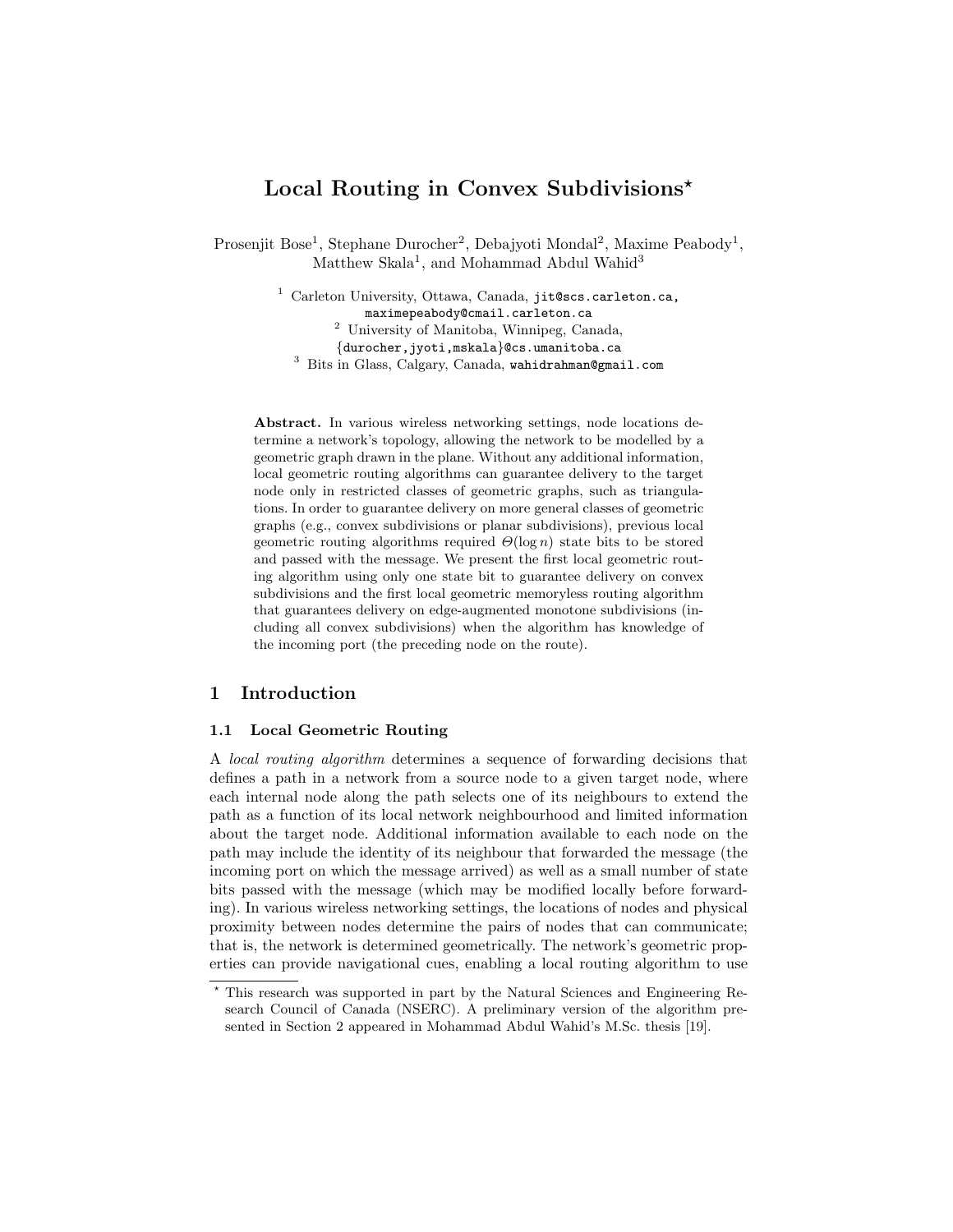this additional geometric information to guide a message towards its destination. Each node may know its location, allowing every node on the path to make a forwarding decision as a function of the relative locations of its neighbours, the target node, and itself. We refer to such algorithms as local geometric routing algorithms. This paper examines the problem of defining local geometric routing algorithms that guarantee delivery from any source node to any target node on specific classes of geometric graphs.

## 1.2 Model and Definitions

We represent a network by an undirected graph  $G$  drawn in the plane, where each vertex is represented by a point and each edge is represented by a (straight) line segment connecting the vertices at its endpoints. Let  $V(G)$  denote the set of vertices (points) of G and let  $E(G)$  denote its set of edges (line segments), where  $n = |V(G)|$  and  $m = |E(G)|$ . To simplify the discussion, we assume that vertices are in general position. By that we mean that no three points are collinear and no two points have the same  $x$ -coordinate or the same  $y$ -coordinate.

We require  $G$  to be connected for a route to exist between any pair of nodes. The drawing need not be planar, although some of our discussion relates to planar subdivisions. A drawing of a graph  $G$  in the plane is a *planar subdivision* (also planar drawing, plane graph, or planar straight-line graph) if each edge in  $E(G)$  is drawn as a line segment and any two edges intersect only at their common endpoint. A planar subdivision partitions the plane into faces. When each internal face is a convex polygon and the boundary of the outer face is the convex hull, the drawing is a convex subdivision. When each internal face is a triangle, the subdivision is a triangulation. When each internal face is an x-monotone polygon (but not necessarily convex) and the boundary of the outer face is also an x-monotone polygon, the drawing is a monotone subdivision. Recall that a polygon is x-monotone if the intersection of its interior with any vertical line gives a connected region (i.e., a line segment). Every convex subdivision is also a monotone subdivision.

When G contains a spanning subgraph that is a convex subdivision, (respectively, a monotone subdivision), then we say  $G$  is an *edge-augmented convex* subdivision (respectively, an *edge-augmented monotone subdivision*); in this case, G corresponds to a convex subdivision to which zero or more edges have been added joining pairs of vertices in the underlying convex subdivision, possibly creating edge crossings. Edge-augmented convex subdivisions are not planar in general. Any routing algorithm that guarantees delivery on edge-augmented convex subdivisions also guarantees delivery on convex subdivisions.

Using notation similar to that previously defined  $[3, 10, 11]$ , a local geometric routing algorithm can be expressed as a *routing function*  $f: V(G) \times$  $V(G) \times \mathcal{P}(V(G)) \to V(G)$ , where  $\mathcal{P}(\mathcal{O})$  denotes the power set, with arguments  $f(u, t, N(u))$  such that  $u \in V(G)$  is the vertex for which a forwarding decision is being made (i.e., the node presently holding the message),  $t \in V(G)$  is the target vertex, and  $N(u) \subseteq V(G)$  is the set of neighbours of u in G. Upon receiving a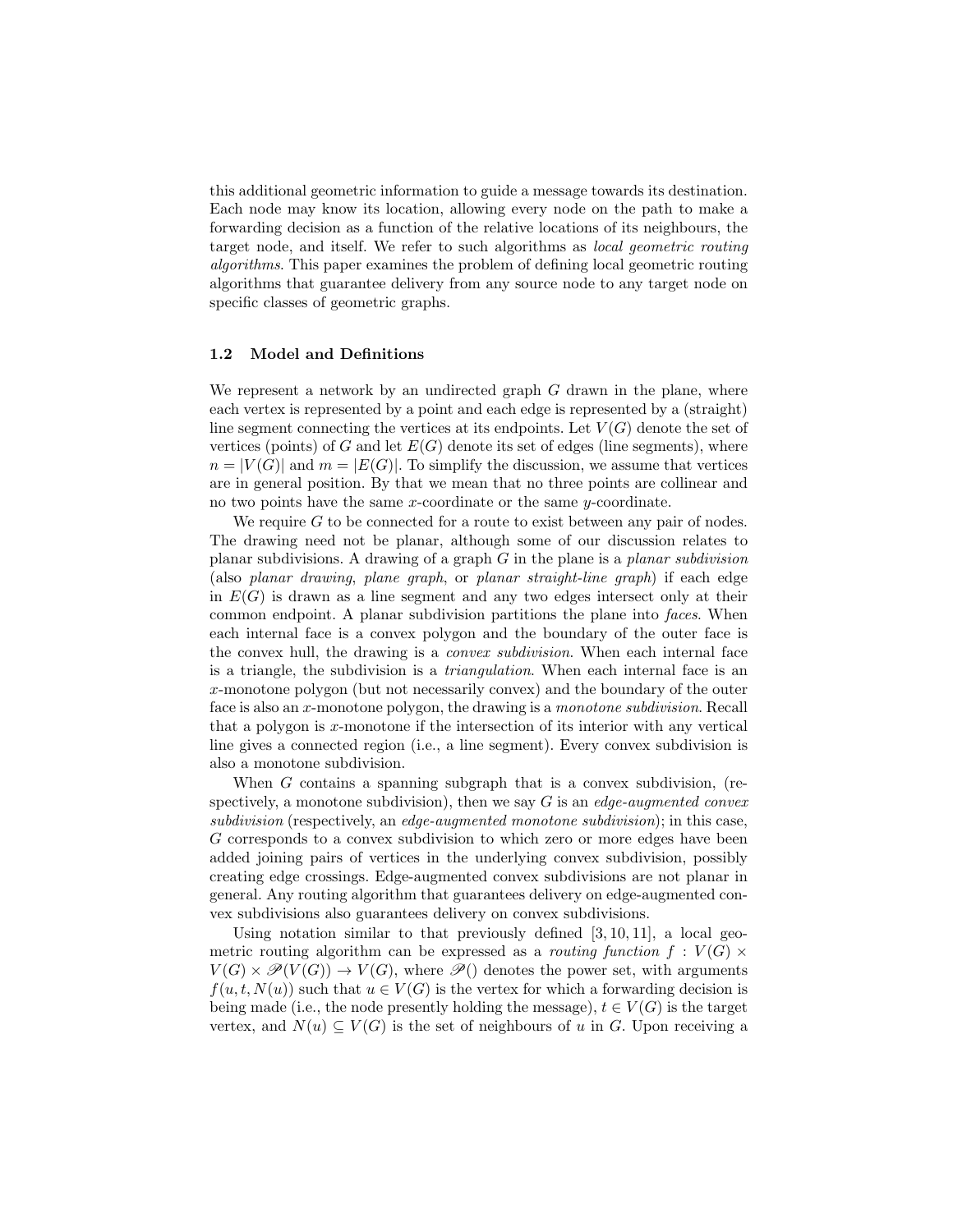message destined for a node  $t$ , a node  $u$  forwards the message to its neighbour  $w = f(u, t, N(u)).$ 

If u knows which of its neighbours forwarded the message, then we say the routing algorithm is *predecessor-aware* and represent the corresponding routing function as  $f(u, v, t, N(u))$ , where  $v \in V(G)$  denotes the neighbour of u that last forwarded the message. Otherwise, we say the routing algorithm is predecessoroblivious. Furthermore, if c state bits are passed with the message then we say the routing algorithm is c-bit local and the routing function becomes  $f(u, t, N(u), e)$ (or  $f(u, v, t, N(u), e)$  if predecessor-aware), where  $e \in \{0, 1\}^c$ . We focus on the case  $c = 1$ . If no bits are passed with the message then we say the routing algorithm is stateless. Note that no state information is stored at a node after it has forwarded a message; that is, the network is *memoryless*. When a message is forwarded, its destination  $t$  and the  $c$  state bits are passed with it. All other information is available locally at node  $u$ . Randomized solutions exists (e.g., [10]); in this work we restrict attention to deterministic routing algorithms.

## 1.3 Related Work

When applying a local geometric algorithm that is stateless and predecessoroblivious, every time a node u receives a message destined for a given target node  $t$ ,  $u$  always forwards the message to its same neighbour. Consequently, stateless predecessor-oblivious routing algorithms that guarantee delivery are limited to restricted classes of geometric graphs. These include greedy routing [12] and compass routing [15], both of which succeed on any Delaunay triangulation but fail on more general triangulations [6], as well as greedy-compass routing [2], which succeeds on any triangulation. In a triangulation each node knows the complete set of edges bounding every face on which it is adjacent. Beyond triangulations are convex subdivisions, where faces remain convex, but a node only knows two edges bounding every face on which it is adjacent. Every stateless and predecessor-oblivious local geometric routing algorithm fails on some convex subdivision [2]. Conseqently, local routing algorithms require additional reference beacons, or the ability to store learned route information in state bits, to support successful navigation on convex subdivisions or, more generally, on planar subdivisions.

Face routing [15] succeeds on any planar subdivision, but requires both predecessor-awareness and  $\Theta(\log n)$  state bits (assuming vertex coordinates can be stored using  $\Theta(\log n)$  bits per vertex). Variants of face routing succeed on unit disc graphs [7] and some quasi unit disc graphs [16]. Some local geometric algorithms define a route (or a graph traversal) on planar and near-planar subdivisions by performing a depth-first traversal of a locally defined spanning tree [1, 4, 9, 17]; all such algorithms known require  $\Theta(\log n)$  state bits. For graphs drawn in three-dimensional space, every stateless and predecessor-aware local geometric routing algorithm fails on some unit ball graph [11].

If  $\Theta(\log n)$  state bits are available, then geometric information is not necessary to support local routing: by storing an index into a polynomial-length universal traversal sequence, predecessor-oblivious routing is possible on any graph,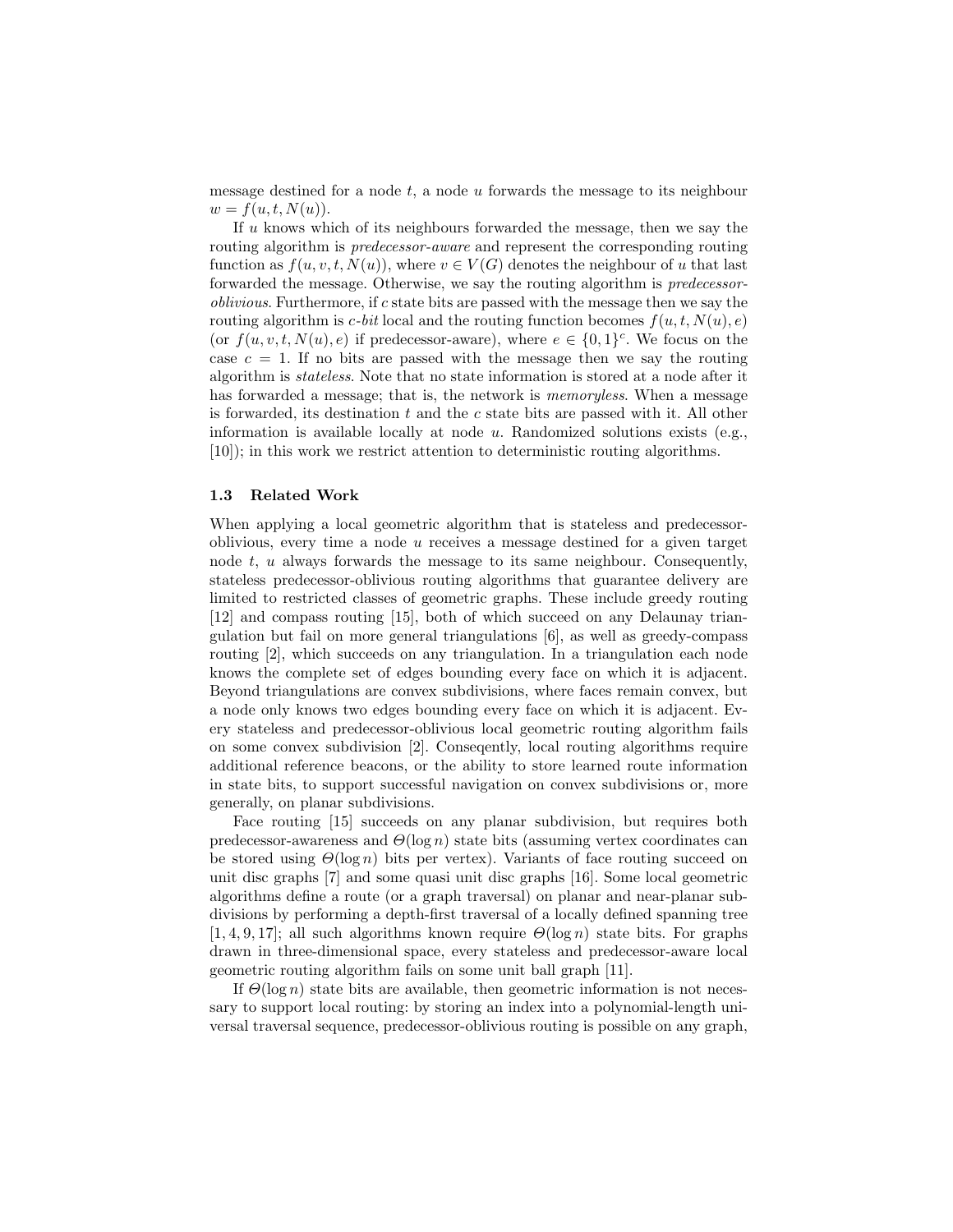not restricted to belonging to any particular class of drawings [8]; this requires each node to be able to reconstruct the traversal sequence. Without geometric information, a stateless routing algorithm requires knowledge of a large neighbourhood around each node to guarantee delivery. Specifically, a predecessoraware stateless routing algorithm requires each node to have knowledge of the induced subgraph within graph distance  $n/3$  of itself; for predecessor-oblivious algorithms the distance increases to  $n/2$  [3]. There exists a small set of graphs such that every stateless routing algorithm whose knowledge is limited to a smaller neighbourhood around each node fails on one or more of these graphs.

In addition to knowing the target node  $t$ , knowledge of the source node  $s$ also determines whether local routing is possible. Applying the right-hand rule along the edges of the sequence of faces that intersect the line segment from s to t gives a stateless predecessor-aware local geometric routing that succeeds on convex subdivisions (requiring knowledge of s)  $[17]$ ; this is essentially face routing applied to a specific class of graphs that does not require backtracking. To succeed on planar subdivisions that are not convex, face routing is occasionally forced to backtrack [7, 15], requiring  $\Theta(\log n)$  state bits. Knowledge of s is significant even when geometric information is not available. For example, given s, a stateless predecessor-aware local routing algorithm only requires knowledge of the induced subgraph within graph distance  $n/4$  of each node to guarantee delivery in any graph, instead of distance  $n/3$  without knowledge of s [3].

Although similar to local routing, online routing [5] differs by the fact that each node  $u$  along the route has complete information about the subgraph explored prior to arriving at u. Storing such information in a message requires  $\Theta(n \log n)$  state bits in general.

Guaranteeing delivery on geometric graphs beyond triangulations requires state information or predecessor-awareness. In this paper we seek to bridge the gap between stateless predecessor-oblivious local routing algorithms, which cannot guarantee delivery even on convex subdivisions, and  $\Theta(\log n)$ -bit local routing algorithms. Specifically, we examine whether navigation is possible when a local routing algorithm is provided a single state bit and whether it is possible when enabled with predecessor awareness. In each case we seek to define a routing algorithm and to identify broad classes of geometric graphs on which the algorithm guarantees delivery. For surveys on local geometric routing, see Morin [17], Guan [14], Urrutia [18], and Frey et al. [13].

#### 1.4 Overview of Results

No stateless predecessor-oblivious local geometric routing algorithm can guarantee delivery on convex subdivisions [2]; to succeed on convex subdivisions and, therefore, on more general classes of graphs, such as planar subdivisions, a local geometric routing algorithm must have the ability to store state information or be provided with predecessor awareness. To the authors' knowledge, prior to this work no predecessor-oblivious c-bit local geometric routing algorithm was known to guarantee delivery on convex subdivisions for any  $c \in o(\log n)$ . Similarly, no predecessor-aware stateless local geometric routing algorithm was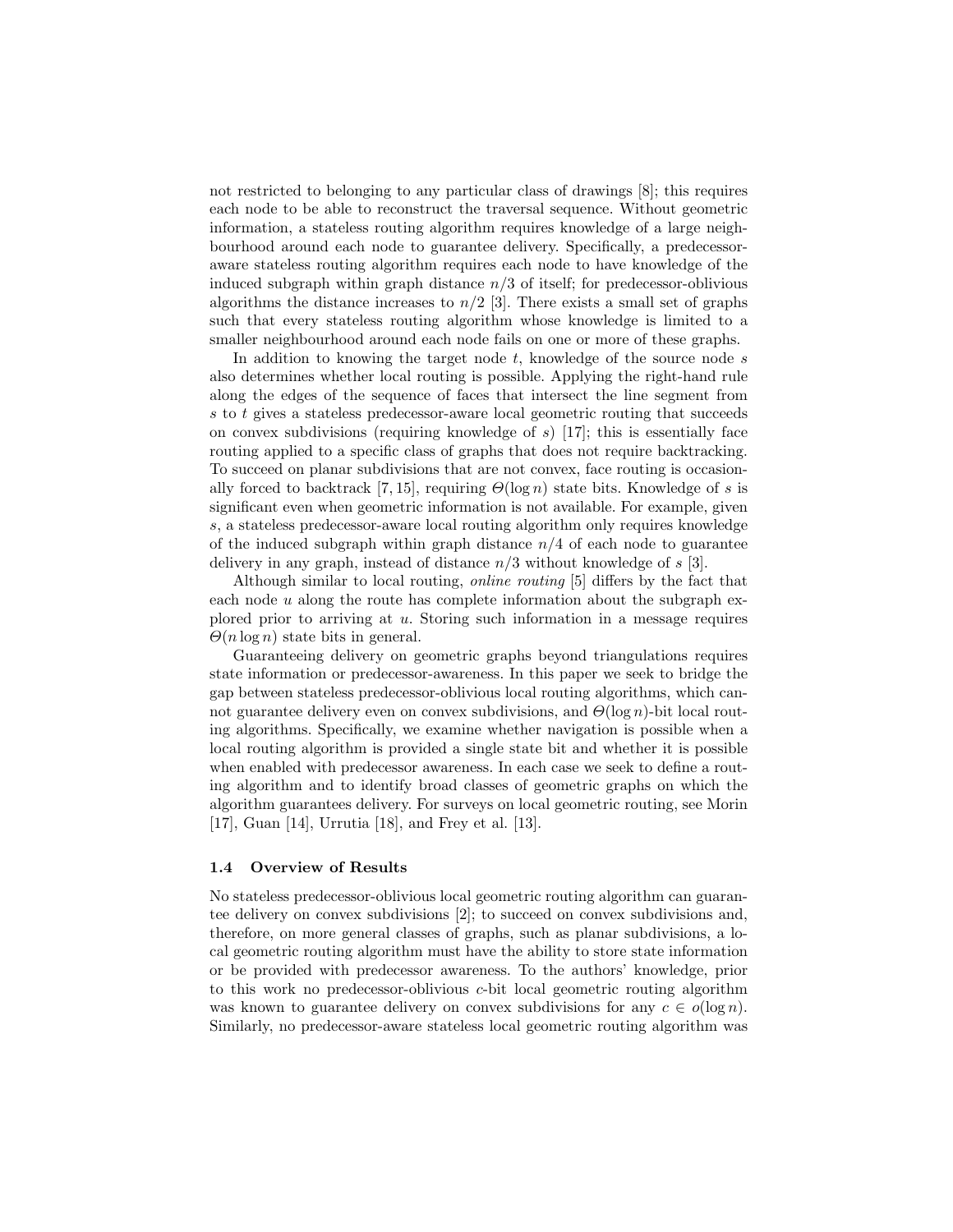| bits                                                                                         | predecessor oblivious            | predecessor aware                            |
|----------------------------------------------------------------------------------------------|----------------------------------|----------------------------------------------|
| $\overline{0}$                                                                               | triangulations [2]               | (edge-aug.) convex subdiv.,                  |
|                                                                                              | impossible on convex subdiv. [2] | (edge-aug.) monotone subdiv.                 |
|                                                                                              | convex subdiv.                   | beyond edge-aug. monotone subdiv.: unknown   |
| O(1)                                                                                         | beyond convex subdiv.: unknown   |                                              |
| $O(\log n)$                                                                                  | all graphs [8]                   | planar [15], unit disc [7], all graphs $[8]$ |
| <b>Table 1.</b> Graphs on which local routing is possible. New contributions appear in bold. |                                  |                                              |

known to guarantee delivery on convex subdivisions. This paper presents the first predecessor-aware stateless local geometric routing algorithm and the first 1-bit predecessor-oblivious local geometric routing algorithm to guarantee delivery on any non-trivial class of geometric graphs beyond triangulations. See Table 1. In Section 2 we present a predecessor-oblivious local geometric routing algorithm that uses one state bit  $(c = 1)$  and guarantees delivery on any convex subdivision. In Section 3, we present a stateless predecessor-aware local geometric routing algorithm that guarantees delivery on any edge-augmented monotone subdivision. We conclude with a discussion in Section 4.

# 2 Using One State Bit

We describe a predecessor-oblivious one-bit geometric local routing algorithm, called OneBit, that guarantees delivery on any convex subdivision. Let  $u$  denote the node holding the message, i.e., the node making a forwarding decision. As in compass routing [15] and greedy-compass routing [2], we refer to the clockwise (respectively, counterclockwise) neighbour of u relative to t, denoted  $cw(u)$ (respectively,  $ccw(u)$ ) defined as the node  $v \in N(u)$  that forms the smallest clockwise (counterclockwise) angle ∠tuv. Let  $H_s$  denote the closed half-plane containing u whose boundary is the vertical line  $\ell_t$  through t. See Figure 1A. Algorithm OneBit never forwards the message to a node outside  $H_s$ , enabling all nodes along the route to identify  $H_s$  consistently relative to  $\ell_t$ , regardless of whether the source node s is left or right of  $\ell_t$ .

Algorithm OneBit uses one state bit, denoted  $c$ , to determine whether node u should forward the message from u to  $cw(u)$  or to  $ccw(u)$ . The state bit c can be initialized arbitrarily at the source node s, e.g.,  $c \leftarrow 0$ . Node s does not need to know it is the source; the algorithm can initialize c arbitrarily if it is not assigned a value in  $\{0, 1\}$ . See Algorithm 1 and Figure 1B. The resulting route corresponds to a sequence of clockwise forwarding decisions (when  $c = 0$ ), which we call an *clockwise chain*, followed by a sequence of counterclockwise forwarding decisions (when  $c = 1$ ), which we call a *counterclockwise chain*, followed by another clockwise chain (when  $c = 0$  again), and so on, until the message reaches the target node  $t$ . Note that a clockwise chain proceeds in a counterclockwise direction relative to t, and vice versa. The algorithm toggles the state bit whenever continuing the chain would send the message outside  $H_s$ . As we show, each chain in the resulting sequence is contained within a region bounded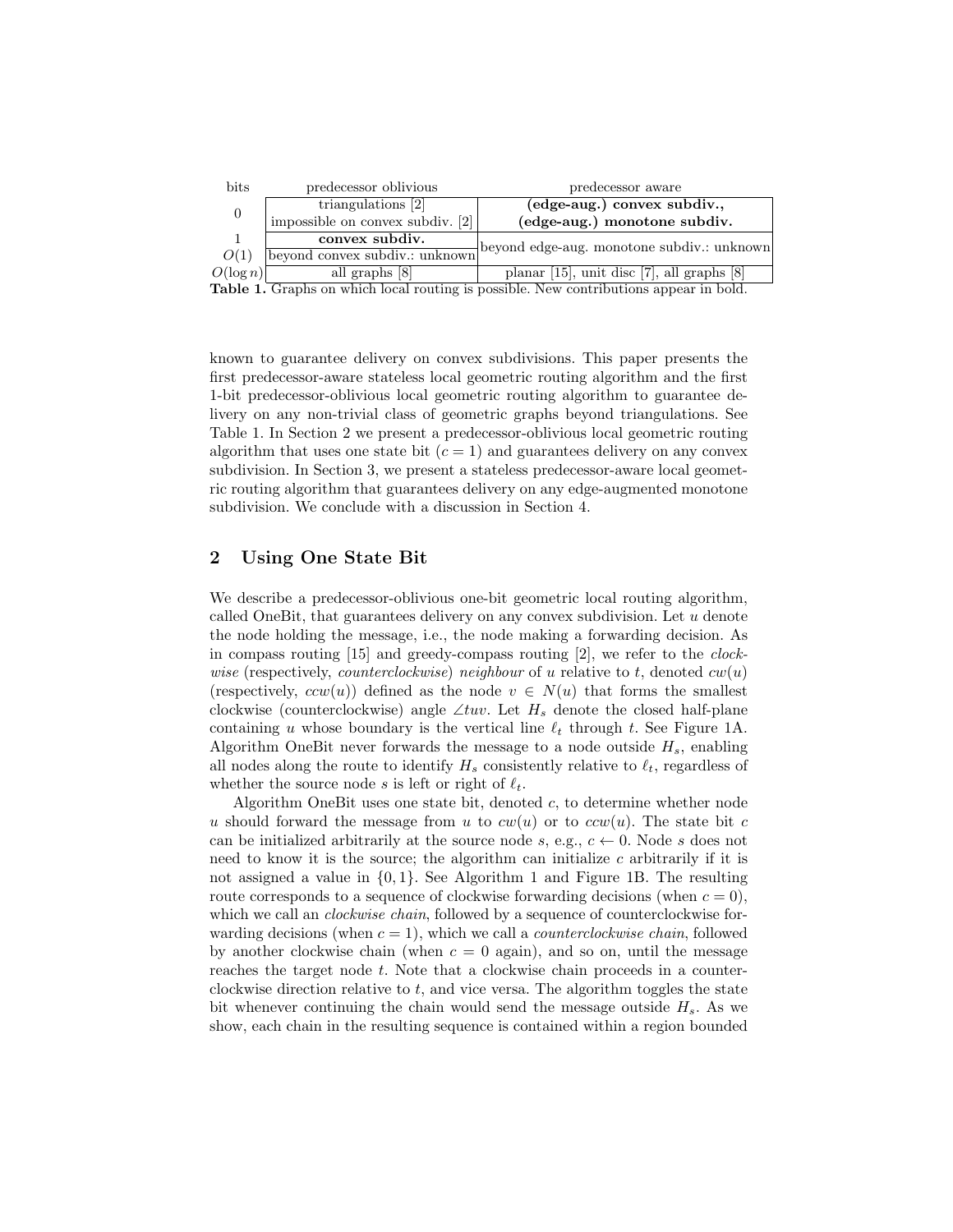

Fig. 1. (A) The clockwise and counterclockwise neighbours of  $u$  are defined relative to the line segment from u to t. The state bit c remains unchanged since both  $ccw(u)$ and  $cw(u)$  are in  $H_s$ ; node u forwards the message to  $ccw(u)$  if  $c = 0$  and to  $cw(u)$  if  $c = 1$ . (B) The bold arrows denote the sequence of local forwarding decisions made by Algorithm OneBit from  $s$  to  $t$  on this convex subdivision. Nodes at which the state bit toggles are shaded grey. Some edges can be traversed once in each direction on a route; e.g., see the subsequence  $a \to b \to c \to b \to d$ . (C) The increasing sequence of angles and the region  $R(C)$  determined by a clockwise chain  $C$ 

by the preceding chain, giving a convergence towards  $t$ . We refer to the first and last vertices on a chain according to the chronological order of the sequence of forwarding decisions as its head and tail, respectively, where the tail of the ith chain is the head of the  $(i + 1)$ st chain.

## Algorithm 1 OneBit $(u, c, t)$

**Preconditions:** u is the node holding the message,  $N(u)$  is its set of neighbours,  $c \in \{0,1\}$  is the state bit passed with the message, t is the target node, and  $cw(u)$ and  $ccw(u)$  denote the clockwise and counterclockwise neighbours of u, respectively. **Postconditions:** Forward the message from u to w with state bit  $c'$ , where  $w \in N(u)$ . 1:  $c' \leftarrow c$ 2: if  $[c' = 0$  and  $ccw(u) \notin H_s]$  or  $[c' = 1$  and  $cw(u) \notin H_s]$  then  $3:$  $\ell \leftarrow \textbf{not } c'$  (The current chain cannot be continued in  $H_s$ : change states.) 4: end if 5: if  $t \in N(u)$  then (The target node t is adjacent to u.) 6:  $w \leftarrow t$  (Forward the message to the target node t.) 7: else if  $c' = 0$  then (State 0) 8:  $w \leftarrow ccw(u)$  (Forward the message along a counterclockwise chain.) 9: else (State 1) 10:  $w \leftarrow cw(u)$  (Forward the message along a clockwise chain.) 11: end if

**Lemma 1.** For every node u in a convex subdivision, if  $u \neq t$ , then  $cw(u) \in H_s$ or  $ccw(u) \in H_s$ .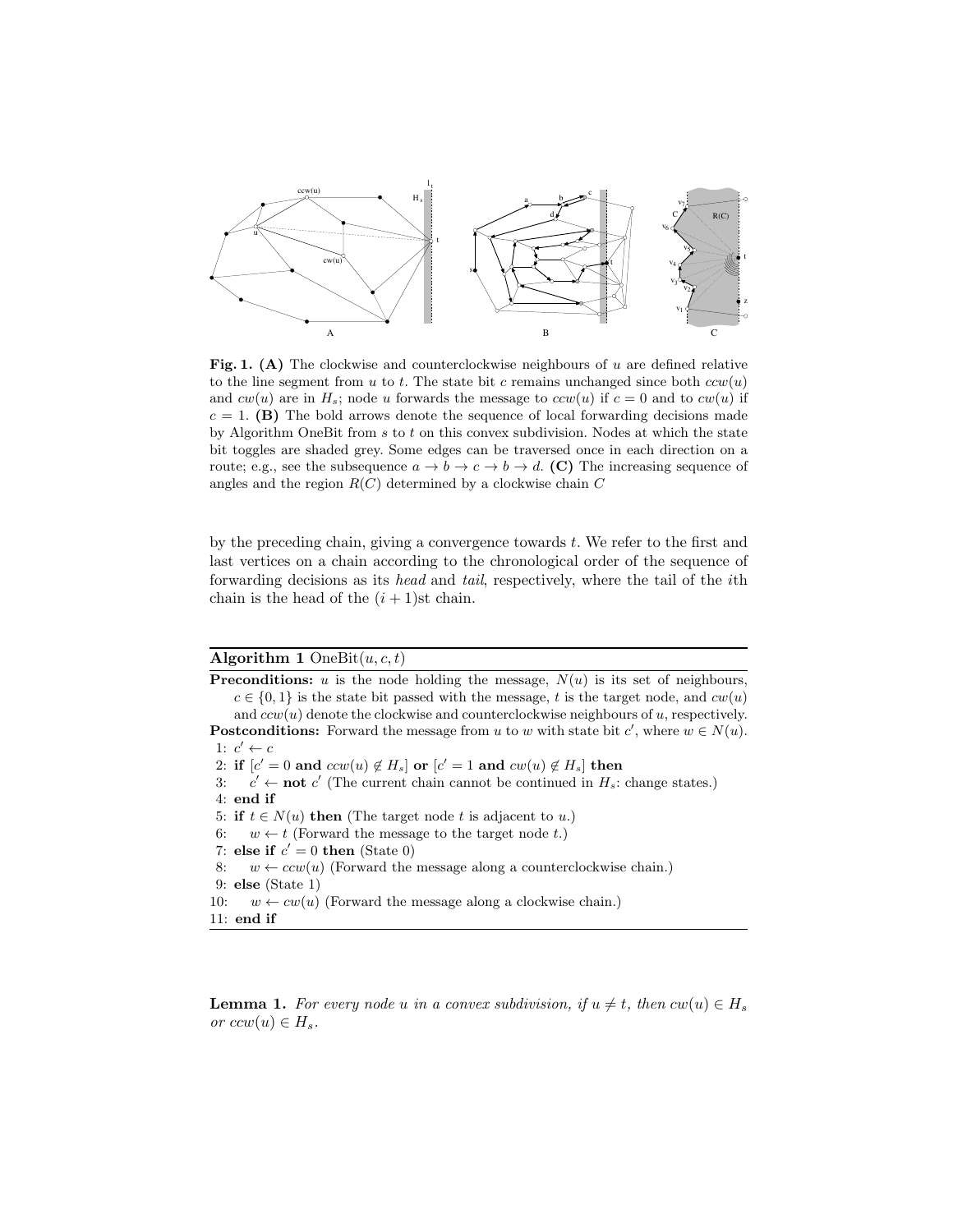*Proof.* The lemma follows from the fact that the half-plane  $H_s$  is closed and is bounded by the vertical line  $\ell_t$  through t and that every face is convex.  $\Box$ 

**Lemma 2.** Every clockwise (respectively, counterclockwise) chain C terminates, either at t or at the head of an oppositely oriented chain.

*Proof.* Without loss of generality, suppose  $C$  is a clockwise chain corresponding to the sequence of vertices  $v_1, \ldots, v_k$ . By construction, the nodes  $v_1, \ldots, v_k$  are all contained in  $H_s$  and corresponds to a sequence of increasing angles  $\angle v_1 t z$  $\cdots < \angle v_k t z$ , where z is any point that lies below t on  $\ell_t$ . See Figure 1C. As defined in Algorithm 1, the chain  $C$  terminates when the tail node  $u$  has no clockwise neighbour. By Lemma 1, u must have a counterclockwise neighbour  $v$ , which defines the head of the subsequent counterclockwise chain.  $\Box$ 

Lemma 2 implies that the forwarding sequence cannot continue indefinitely (i.e., it cannot cycle) without a change of state. Consequently, every chain C has a head and a tail. Given a chain C, let  $R(C)$  denote the region bounded by C, the respective vertical rays emanating away from its head and tail, and  $\ell_t$ . See Figure 1C. We say a chain is complete if it originated and terminated as a result of toggling the state bit. Consequently, all chains are complete, except the first (whose head is the source node s) and the last (whose tail is the target node t).

**Lemma 3.** If  $C_i$  and  $C_j$  are any two chains in a route such that  $C_i$  is complete and  $C_i$  precedes  $C_j$ , then  $R(C_j) \subseteq R(C_i)$ 

*Proof.* The result follows by induction on the sequence of chains between  $C_i$ and  $C_j$ . Consider the case when  $C_i$  and  $C_j$  are consecutive chains. Without loss of generality, suppose  $C_i$  is a clockwise chain. Let u denote any node in  $C_i$ other than the tail. Node u forwards the message to its neighbour  $v = cw(u)$ . Therefore,  $ccw(v)$  exists. That is, either  $ccw(v) = u$  or  $ccw(v) = u'$  such that  $\angle tvu' < \angle tvu$ . See Figure 2A. That is, no two chains can cross. They can, however, share a common sequence of adjacent vertices.  $\Box$ 

**Lemma 4.** If  $C_i$  and  $C_j$  are any two oppositely oriented chains, then  $C_j \neq C_i$ .



Fig. 2. Illustrations in support of Lemmas 3 (A) and 4 (B)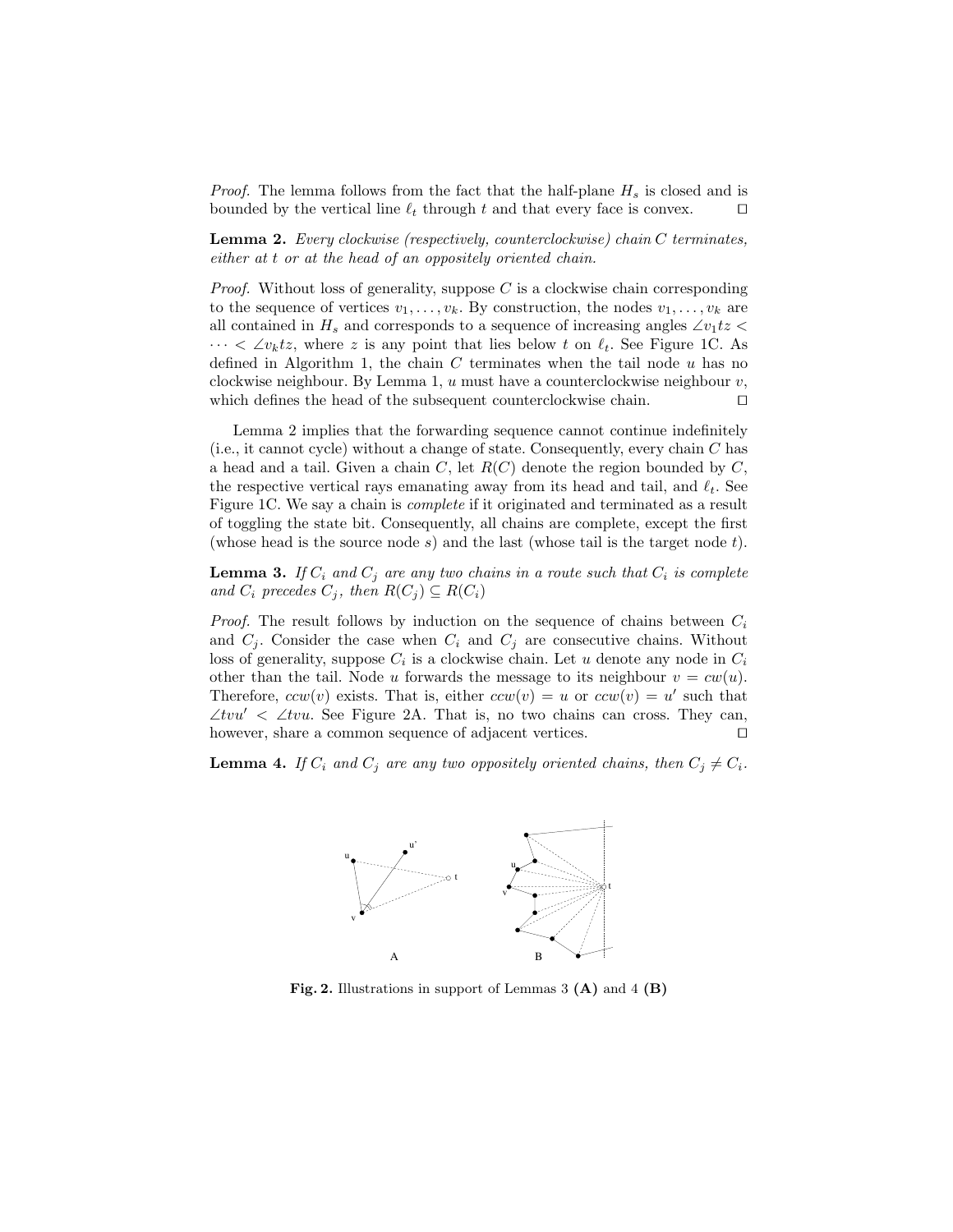*Proof.* We prove the lemma by contradiction. By definition of  $R(C)$  and Lemma 2, no point of C lies in the interior of  $R(C)$  and, consequently, for any chains  $C_i$ and  $C_j$ ,  $R(C_i) \neq R(C_j)$  if and only if  $C_i \neq C_j$ . Suppose  $C_i = C_j$ , where  $C_i$  and  $C_j$  are two oppositely oriented chains. Therefore, for every edge  $\{u, v\}$  in both  $C_i$  and  $C_j$ ,  $u = cw(v)$  and  $v = ccw(u)$  (or vice versa). Consequently, no internal vertex on the chains can have an edge into the interior of  $R(C_i) = R(C_i)$ . See Figure 2B. Since every face is convex,  $t$  must have a neighbour in  $H_s$ . Therefore, some node on  $C_i$  must have a neighbour that is t or that lies in the interior of  $R(C_i)$ , deriving a contradiction.

**Theorem 1.** Given any convex subdivision G and any vertices  $\{s, t\} \subseteq V(G)$ , Algorithm OneBit is a predecessor-oblivious geometric local routing algorithm that uses one state bit to determine a sequence of forwarding decisions from s to t in G.

Proof. Each chain is finite by Lemma 2. In particular, the first chain terminates. Each pair of subsequent chains,  $C_i$  and  $C_j$ , is complete, except for the last chain which terminates at t. Lemmas 3 and 4 imply that  $R(C_i)$  is a proper subset of  $R(C_i)$ . Consequently, the sequence of chains converges towards  $\ell_t$ . Since the vertices of each chain are vertices of  $G$ , of which there are a finite number, the result follows.  $\hfill \square$ 

# 3 Using Predecessor Awareness

We describe a predecessor-aware stateless geometric local routing algorithm, called  $PredAware(u, v, t)$ , that guarantees delivery on any edge-augmented monotone subdivision.

Let  $G$  be an edge-augmented monotone subdivision. We define a partial order P over the vertex set  $V(G)$  as follows. For each  $u \in V(G)$ , let  $\ell_u$  denote the vertical line through u, let  $z'_u$  denote a point on  $\ell_u$  above u, and let  $H_u^-$  and  $H_u^+$  denote the respective left and right half-planes bounded by  $\ell_u$ . Let the *ith* left neighbour of u, denoted left<sub>u</sub>(i), be the node in  $v \in N(u) \cap H_u^-$  that forms the *i*th smallest convex angle  $\angle vuz'_u$ . The *parent* of u is its first left neighbour,  $\mathrm{left}_{u}(1)$ . Similarly, let the *ith right neighbour* of u, denoted right<sub>u</sub> $(i)$ , be the node  $v \in N(u) \cap H_u^+$  that forms the *i*th smallest convex angle ∠vuz'<sub>u</sub>. See Figure 3A. If u has no left neighbours, then u is a root. If u has no right neighbours, then  $u$ is a *leaf*. For all nodes u and v,  $u = \text{left}_v(i)$  for some i if and only if  $v = \text{right}_u(j)$ for some  $j$ ; in particular, this inverse relationship exists if and only if  $u$  and  $v$ are neighbours and u lies to the left of  $\ell_v$ . The left neighbour relation,  $\prec$  (or equivalently, the right neighbour relation) assigns an orientation to each edge in  $E(G)$  such that  $u \prec v$  if  $\{u, v\} \in E(G)$  and  $u_x \prec v_x$ , where  $a_x$  denotes the xcoordinate of point a. That is, each (previously undirected) edge  $\{u, v\} \in E(G)$ , where  $u_x < v_x$ , is assigned the orientation  $(u, v)$ . Since x-coordinates belong to a total order, the corresponding directed graph is acyclic, which defines the partial order  $P$  on the vertex set  $V(G)$ . See Figure 3C.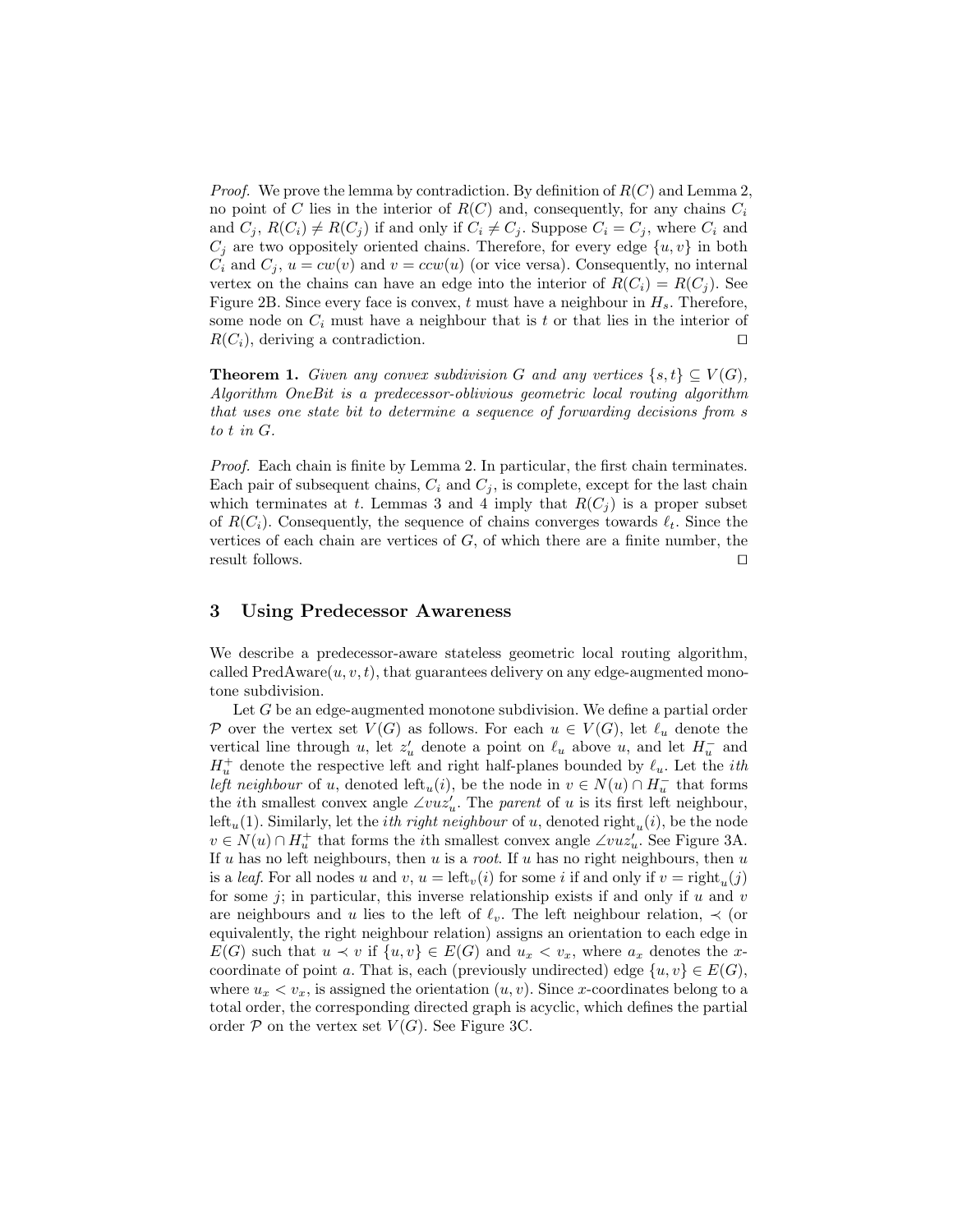

Fig. 3. (A) Nodes a and b are the respective 1st and 2nd left neighbours of u. Node a is the parent of u. Nodes c, d, and e are the respective 1st, 2nd, and 3rd right neighbours of u.  $(B)$  An edge-augmented monotone subdivision G, where the underlying monotone subdivision is shown in bold.  $(C)$  The corresponding directed acyclic graph on G with parent edges defining a spanning tree in bold.

**Lemma 5.** P defines a single-source (single root) single-sink (single leaf) directed acyclic graph over G.

*Proof.* Let M be the monotone subdivision underlying G. Recall that the boundary of the exterior face of any monotone subdivision is monotone. Hence M has a leftmost and a rightmost node, which we denote by  $v_l$  and  $v_r$ , respectively. Since these nodes remain incident to the outer face even after edge augmentation, they are also the leftmost and rightmost vertices in G. Observe that for each vertex  $v \notin \{v_l, v_r\}$  of G, there is a monotone path from  $v_l$  to  $v_r$  that passes through  $v$ . Hence every vertex  $v \notin \{v_l, v_r\}$  has a left and a right neighbour.

The existence of a directed cycle in G would imply some edge oriented from right to left. By definition, all edges are oriented from left to right. Therefore, the resulting edge orientations on G determine a directed acyclic graph with a unique source  $v_l$  and a unique sink  $v_r$ .

The term "source" as used in Lemma 5 refers to a vertex with in-degree zero and non-zero out-degree. Throughout the rest of the paper, a source node refers to the initial node s from which a message is routed to a target node t.

Algorithm PredAware traverses every edge of  $G$  using the partial order  $P$ defined on G. The orientation of each edge and, consequently, the partial order  $P$ , can be determined locally by any node u that knows its coordinates and those of its set of neighbours  $N(u)$ . The route corresponds to a depth-first traversal of a spanning tree of  $G$ , resulting in a complete traversal of the graph's vertices (implying guaranteed delivery). Specifically, for each node  $u \in V(G)$  that is not the leftmost node (which is the tree root) the edge  $\{u, \text{left}_u(1)\} \in E(G)$  (i.e., the edge from  $u$  to its parent) corresponds to a tree edge.

## Lemma 6. The set of parent edges defines a spanning tree on G.

*Proof.* By Lemma 5, the graph  $G$  is a directed acyclic graph with a single source. Each vertex other than the root has a single parent edge, which is an in-edge. The result follows.  $\Box$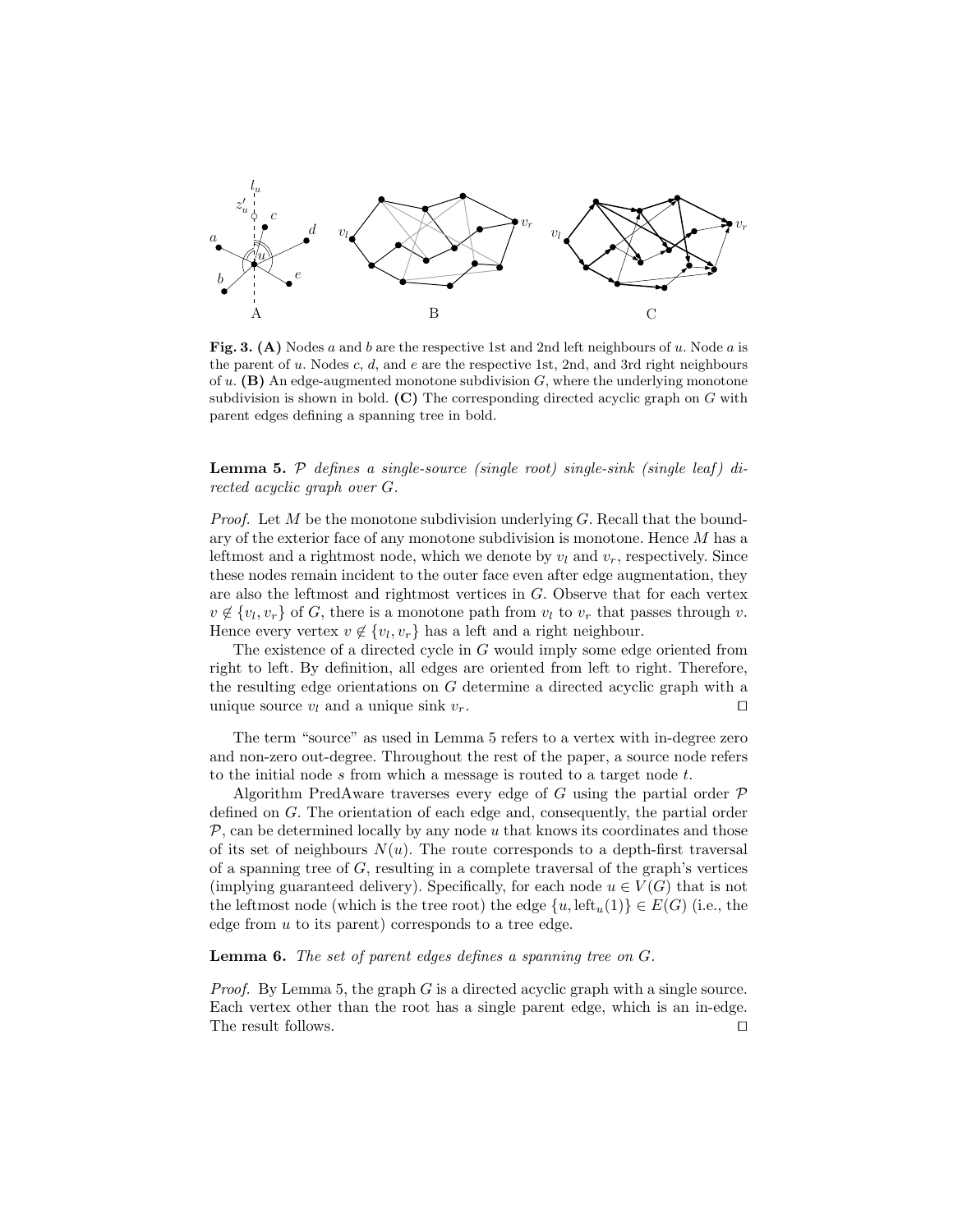Let  $u$  denote the node holding the message, i.e., the node making a forwarding decision. Let  $v \in N(u)$  denote the neighbour of u that last forwarded the message to u. At the start of the route (when  $u = s$  initially), suppose  $v = \emptyset$ . The tree traversal algorithm is described in Algorithm 2.

## Algorithm 2 PredAware $(u, v, t)$

```
Preconditions: u is the node holding the message, N(u) is its set of neighbours,
    v \in N(u) is u's neighbour that last forwarded the message, t is the target node,
    \mathrm{left}_{u}(i) and right_{u}(i) denote the ith left and right neighbours of u, respectively.
Postconditions: Forward the message from u to w, where w \in N(u).
 1: if t \in N(u) then (The target node t is adjacent to u.)
 2: w \leftarrow t (Forward the message to the target node t.)
 3: else if v = \emptyset then (There is no predecessor: initiate the route.)
 4: if \text{right}_{u}(1) \neq \emptyset then (u \text{ has a right neighbour.})5: w \leftarrow \text{right}_{u}(1) (Forward the message to u's first right neighbour.)
 6: else (u has no right neighbour.)
 7: w \leftarrow \text{left}_{u}(1) (Forward the message to u's parent.)
 8: end if
9: else if v = \text{left}_u(1) then (u)'s parent passed the message into a new subtree of u.)
10: if \text{right}_{u}(1) \neq \emptyset then (u has a right neighbour.)
11: w \leftarrow \text{right}_u(1) (Forward the message to u's first right neighbour.)
12: else (u has no right neighbour.)
13: w \leftarrow v (Return the message to u's parent.)
14: end if
15: else if v = \text{left}_{u}(i) for some i \geq 2 then (This edge is not in the spanning tree;
    return the message.)
16: w \leftarrow v (Return the message to the sender v.)
17: else (Traversal of u's ith subtree is complete. Traverse u's (i + 1)st subtree.)
18: if \text{right}_{u}(i+1) \neq \emptyset then (u \text{ has an } (i+1)st right neighbour.)
19: w \leftarrow \text{right}_u(i+1) (Forward the message to u's (i+1)st right neighbour.)
20: else if \text{left}_{u}(1) \neq \emptyset then (u has no (i+1)st right neighbour but has a parent.)
21: w \leftarrow \text{left}_u(1) (Forward the message to u's parent.)
22: else (u has neither an (i + 1)st right neighbour nor a parent: u is the root.)
23: w \leftarrow \text{right}_u(1) (Forward the message to u's first right neighbour.)
24: end if
25: end if
```
Theorem 2. Given any edge-augmented monotone subdivision G and any vertices  $\{s, t\} \subseteq V(G)$ , Algorithm PredAware is a predecessor-aware stateless geometric local routing algorithm that determines a sequence of forwarding decisions from s to t in G. Furthermore, Algorithm PredAware performs a traversal of G.

*Proof.* Upon receiving the message from its parent, each node  $u$  sequentially forwards the message to each of its right neighbours in clockwise order (see lines 9–14 and 17–24 in Algorithm 2). Upon receiving the message from its ith right neighbour, u forwards the message to its  $(i+1)$ st right neighbour. If u has no  $(i+1)$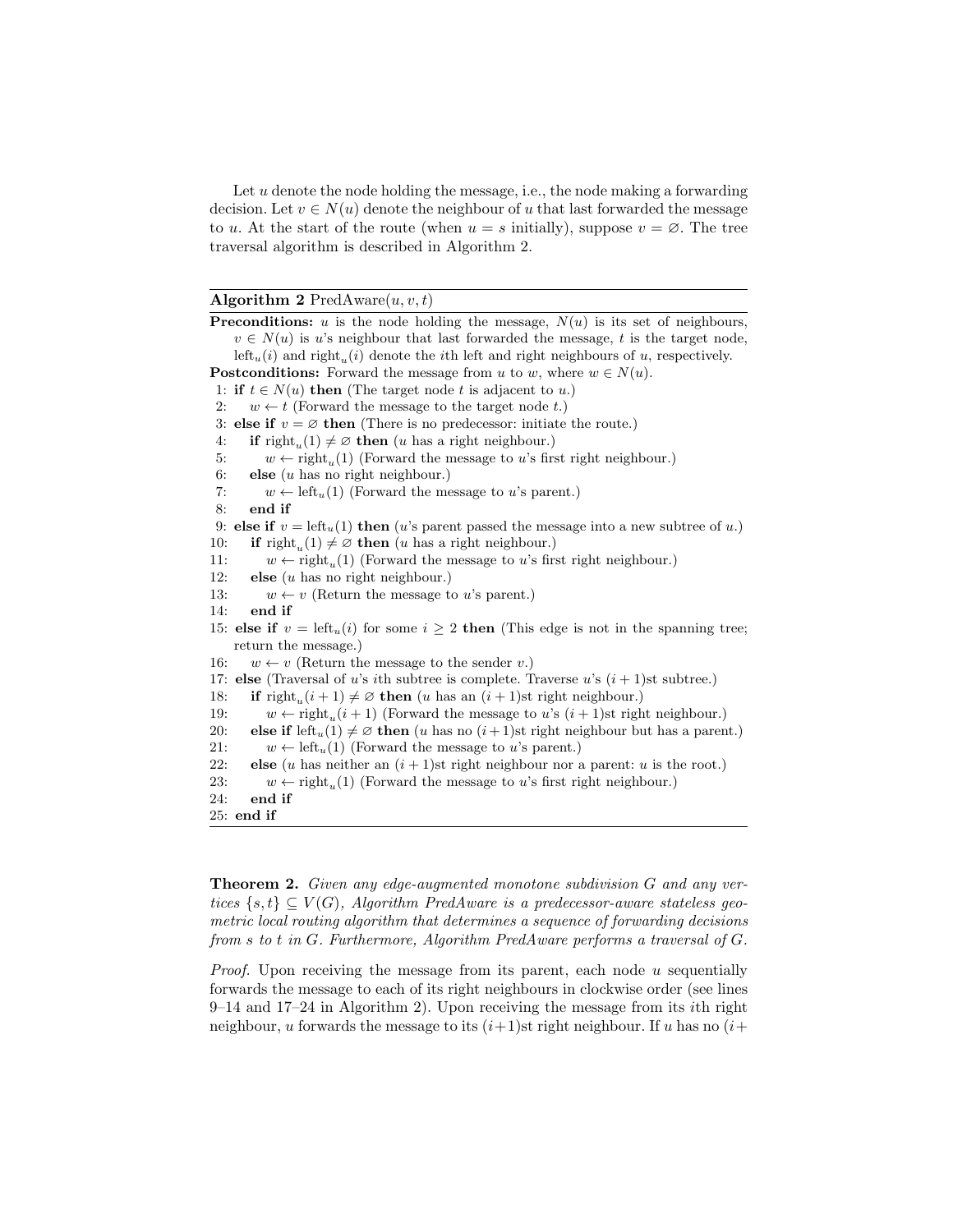1)st neighbour, then  $u$  returns the message to its parent. If  $u$  receives the message from a left neighbour other than its parent, then  $u$  returns the message to the sender; this indicates that the message was sent along a non-tree edge, and the message is returned immediately. Therefore, the route is extended only when a node u receives the message from its parent, by forwarding the message to each of u's right neighbours. A node's set of right neighbours includes all of its children in the spanning tree on the set of parent edges. Algorithm 2 generates a depth-first recursive traversal of the set of parent edges, which, by Lemma 6, corresponds to a spanning tree of G. The resulting sequence of forwarding decisions is a preorder  $(\text{depth-first})$  traversal of the spanning tree.  $\square$ 

Although local algorithms exist for various classes of geometric graphs that construct a spanning tree on which a depth-first tree traversal determines a graph traversal sequence (e.g., [1, 17]), these all require  $\Theta(\log n)$  state bits. Algorithm PredAware is stateless. Its ability to guarantee delivery on a monotone subdivision is due to predecessor awareness.

# 4 Discussion and Directions for Future Research

The algorithms presented in this paper reduce the gap between the classes of geometric graphs on which guaranteed delivery is possible without state bits and those on which it is possible with  $O(\log n)$  state bits. Several questions remain to be answered to close this gap. See Table 1.

If nodes have distinct labels, then identifying  $t$  in the message requires  $\Omega(\log n)$  bits. That data is *static* and is not modified by the routing algorithm. The goal of this research is to minimize the state bits modified dynamically by the algorithm. With sufficient state bits, a routing algorithm can record the complete partial graph that has been explored (e.g.,  $O(n \log n)$  state bits). Braverman's local routing algorithm [8] guarantees delivery on any graph using  $\Theta(\log n)$  state bits, regardless of geometry, and without requiring predecessor awareness. In many cases,  $\Theta(\log n)$  bits is an allowable cost.

We seek to identify and characterize classes of geometric graphs on which delivery can be guaranteed using few states. In this paper we showed that guaranteed delivery is possible on convex subdivisions using only one state bit and without predecessor awareness, and on edge-augmented monotone subdivisions using only predecessor awareness and no state bits. Routing in planar subdivisions (and other classes of geometric graphs) allows a local routing algorithm to capitalize on the inherent geometry to guarantee delivery using fewer states than are necessary on arbitratry graphs. This leads to some natural open questions. Is geometric local routing on planar subdivisions possible using  $c$  state bits, where  $c \in o(\log n)$  or  $c \in O(1)$ ? On what classes of geometric graphs can a geometric local routing algorithm guarantee delivery using  $O(1)$  state bits? On what classes of geometric graphs can a stateless geometric local routing algorithm guarantee delivery using predecessor awareness? With both predecessor awareness and  $O(1)$  state bits, can a local routing algorithm guarantee delivery on more general classes of graphs than if it were predecessor-aware and stateless?